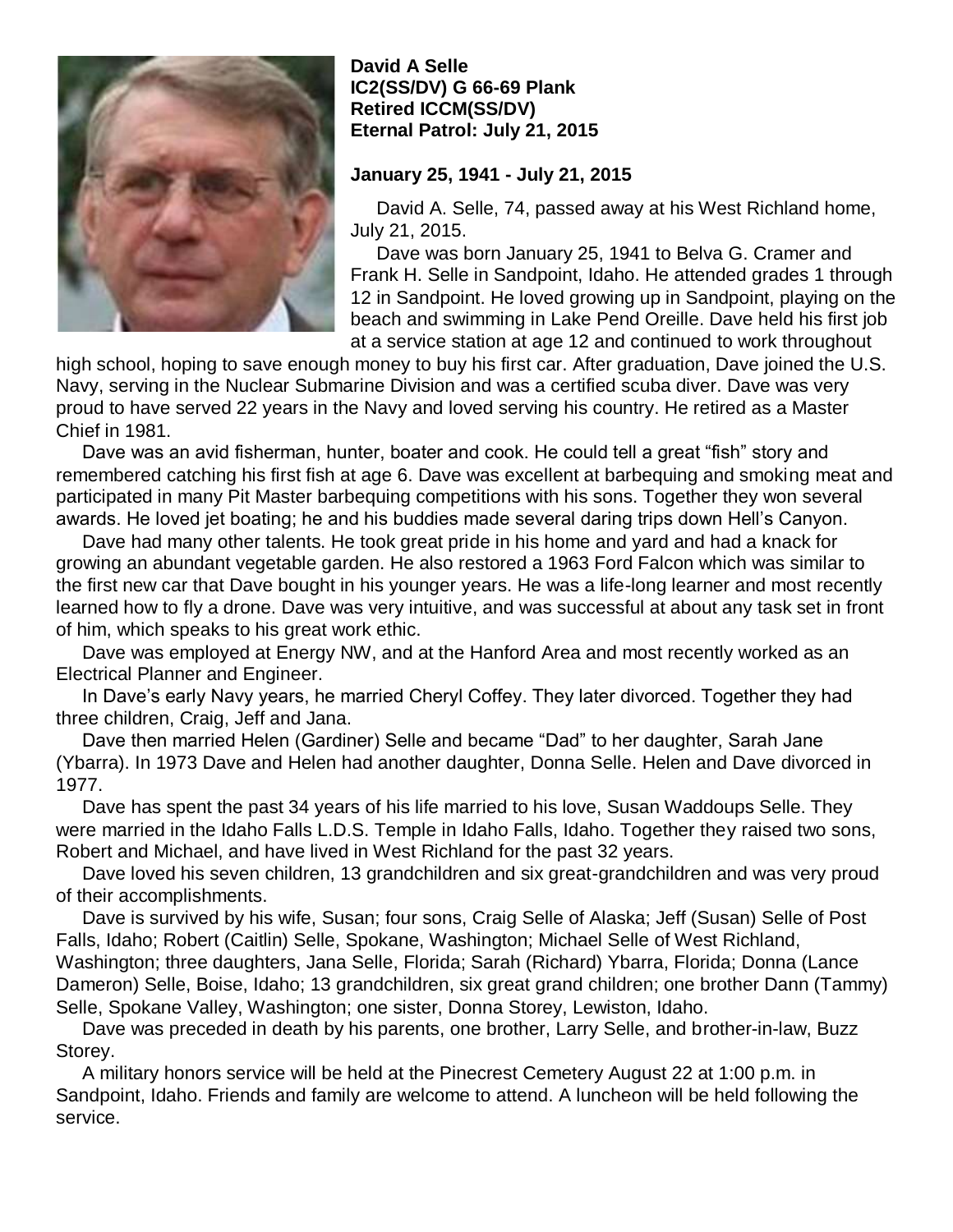

## David A Selle, ICCM(SS)DV







 $_{\rm{rand}}$  Informa

|                                        |                    |                                                  |              |                                    | 1 сгэонаг шиогшанон |
|----------------------------------------|--------------------|--------------------------------------------------|--------------|------------------------------------|---------------------|
| Nickname                               |                    |                                                  |              |                                    |                     |
| Spouse / Partner<br><b>Next of Kin</b> |                    | Susan                                            |              |                                    |                     |
| <b>Address</b>                         |                    | West Richland WA                                 |              |                                    |                     |
| <b>Phones</b>                          |                    |                                                  |              |                                    |                     |
| <b>E-mail Addresses</b>                |                    |                                                  |              |                                    |                     |
| Deceased                               |                    | Date went on Eternal Patrol: 7/21/2015<br>Yes    |              |                                    |                     |
| Doing Now                              |                    | Born Jan 25, 1941, Eternal Patrol 7/21/2015      |              |                                    |                     |
| <b>Status</b>                          |                    | Changed on: 1/25/2016 Updated by John F Rupertus |              |                                    |                     |
|                                        |                    |                                                  |              | <b>US Navy Service Information</b> |                     |
| <b>Years Served</b>                    |                    | Joined in 1959 left in 1981                      |              |                                    |                     |
| <b>Highest Rank - Rate</b>             |                    | E9 - ICCM(SS)DV                                  |              |                                    |                     |
| <b>Service Number</b>                  |                    |                                                  |              |                                    |                     |
| <b>USN Retired</b>                     |                    | No                                               |              |                                    |                     |
| <b>Naval Service Highlights</b>        |                    |                                                  |              |                                    |                     |
| <b>Ships Served On</b>                 |                    | SSN-588, SSBN-655                                |              |                                    |                     |
| Hulld                                  | <b>Ship's Name</b> | <b>Rate/Rank</b>                                 | <b>Years</b> | <b>Special Duties</b>              | <b>Division</b>     |
| 判<br><b>SN.588</b>                     | Scamp              | IC2(SS)                                          | 1964-72      | 05/64 to 7/65 & 2/69 to 01/72      | 2 tours             |
| SSBN.653                               | Henry L Stimson    | IC2(SS/DV)                                       | 1966-69      |                                    |                     |